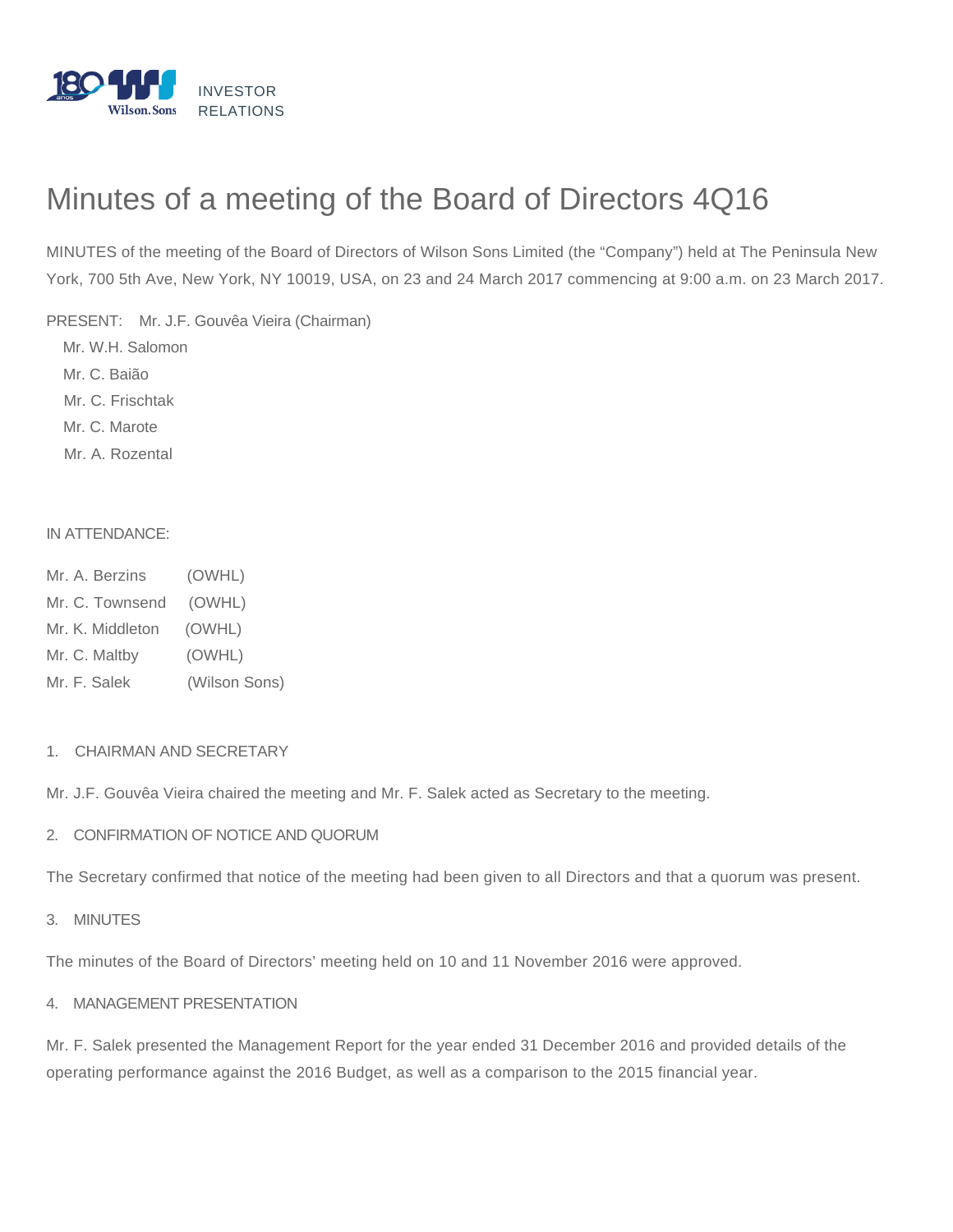This presentation also included a review of the performance of each Business Unit with a comparison of 2016 IFRS results against 2015 together with a breakdown of CAPEX, Debt and Cash Flow movement during 2016.

The Board noted this Report.

# 5. BOARD MEETING ADJOURNMENT

The Board meeting was then adjourned to conduct the Audit Committee Meeting.

## 6. BOARD MEETING RECONVENED

Following completion of the Audit Committee Meeting, the Board meeting was then reconvened.

# 7. FINANCIAL STATEMENTS AND AUDITORS REPORT

Following the recommendation of the Audit Committee, the Directors reviewed in detail the consolidated financial statements of the Company and notes to such financial statements for the financial year ended 31 December 2016.

After discussion, it was:

RESOLVED that the consolidated financial statements of the Company for the financial year ended 31 December 2016 together with the auditor's report thereon, as presented to the meeting, be and are hereby approved for presentation to the Members at the 2017 Annual General Meeting and that any Director be and is hereby authorised to sign the balance sheet on behalf of the Board of Directors.

FURTHER RESOLVED that any Director be and is hereby authorised to execute the representation letter to KPMG on behalf of the Board of Directors.

# 8. REVIEW AND APPROVAL OF A DISCLOSURE NOTE TO INVESTORS

A draft disclosure note to investors was reviewed by the Directors. After discussion and amendments to such disclosure note, it was RESOLVED that the disclosure note be and is hereby approved.

# 9. PROPOSALS FOR 2017 ANNUAL GENERAL MEETING

Notice of 2017 Annual General Meeting

The Board of Directors reviewed the draft notice of the 2017 Annual General Meeting submitted to the meeting.

After discussion, it was RESOLVED that the draft notice of the 2017 Annual General Meeting and the following proposals contained therein be and hereby are approved as proposals of the Board of Directors to the Members to consider at the 2017 Annual General Meeting.

## i) Legal Reserve

The Board reviewed whether any sums should be credited to the Legal Reserve pursuant to Bye-law 15.3(a). It was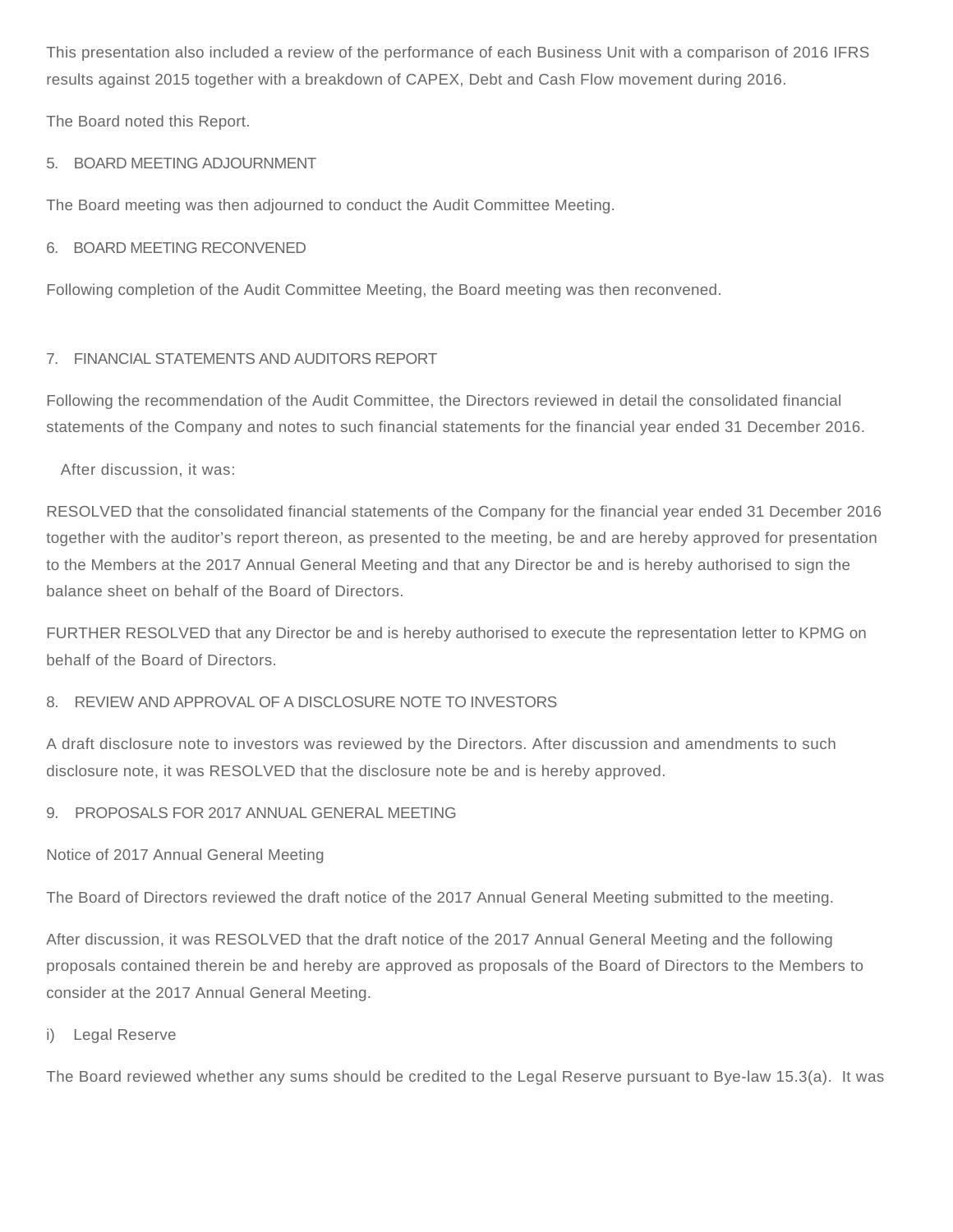noted that the maximum amount referred to in Bye-law 15.3(a) had been previously set aside to the Legal Reserve. It was:

RESOLVED to recommend to the Members at the 2017 Annual General Meeting that no sums should be credited to the Legal Reserve.

## ii) Contingency Reserve

The Board reviewed whether any sums were required to be set aside to meet contingencies as a Contingency Reserve pursuant to Bye-law 15.3(b). It was:

RESOLVED to recommend to the Members at the 2017 Annual General Meeting that no sums should be set aside to the Contingency Reserve.

## iii) Dividend to Members

The Chairman confirmed to the meeting that based on a review of the Company's financial statements for the period ending 31 December 2016 that the Company had sufficient funds available, after taking into account the criteria set out in Bye-law 15 and Section 54 of the Companies Act 1981, as amended (the "Companies Act") to distribute US\$\$36,994,880.00 to the members of the Company (the "Members"), which represents under the Companies Act a dividend of US\$\$36,994,880.00 (the "Dividend").

## RESOLVED:

(a) the Board hereby recommends to the Members that US\$\$36,994,880.00 be made available to be distributed to the Members; and

(b) upon the Members approving that USD\$36,994,880.00 be made available to be distributed to the Members, the Dividend thereupon shall be declared at such time and shall be payable on 9 May 2017 to the Members of record at the close of business on 27 April 2017, provided that the Company shall not declare or pay the Dividend if there are reasonable grounds on either date for believing that (a) the Company is, or would after the payment be, unable to pay its liabilities as they become due or (b) the realisable value of the Company's assets would thereby be less than its liabilities.

## iv) Auditor

It was RESOLVED to recommend to the Members at the 2017 Annual General Meeting that Ernst and Young be appointed auditor of the Company to hold office from the conclusion of the 2017 Annual General Meeting until the conclusion of the next annual general meeting at which financial statements are presented and to delegate to the Board of Directors the authority to fix the auditor's remuneration.

## v) Number of Directors

It was RESOLVED to recommend to the Members at the 2017 Annual General Meeting that pursuant to Bye-law 34.1, that the number of Directors shall be six.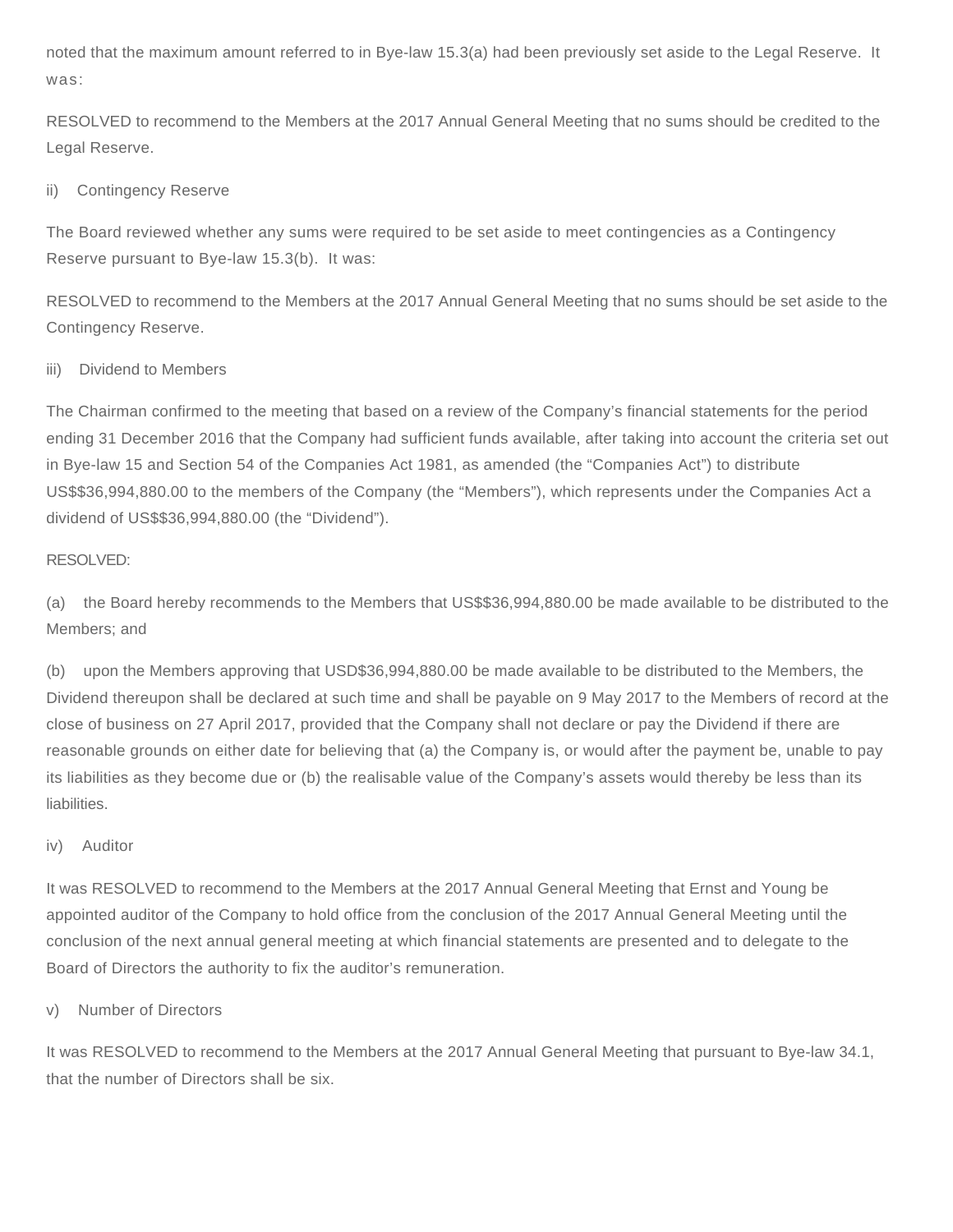#### vi) Election of Directors

It was RESOLVED to recommend to the Members at the 2017 Annual General Meeting that:

| Mr. Cezar Baiao    | Mr. Andres Rozental              |
|--------------------|----------------------------------|
| Mr. C. Frischtak   | Mr. William Henry Salomon        |
| Mr. Claudio Marote | Mr. Jose Francisco Gouvea Vieira |

be reelected and appointed as Directors of the Company until the conclusion of the 2019 Annual General Meeting.

#### vii) Appointment of Chairman

The Board considered the proposals, that Mr. Jose Francisco Gouvêa Vieira be nominated to the Members at the 2017 Annual General Meeting for appointment to serve as Chairman and Mr. William Henry Salomon be nominated to the Members at the 2017 Annual General Meeting for appointment to serve as Deputy Chairman, each until the conclusion of the 2018 Annual General Meeting.

(a) IT WAS RESOLVED, Mr. Jose Francisco Gouvêa Vieira abstaining from voting, that Mr. Jose Francisco Gouvêa Vieira be nominated to the Members at the 2017 Annual General Meeting for appointment to serve as Chairman until the conclusion of the 2018 Annual General Meeting; and

(b) IT WAS RESOLVED, Mr. William Henry Salomon abstaining from voting, that Mr. William Henry Salomon be nominated to the Members at the 2017 Annual General Meeting for appointment to serve as Deputy Chairman until the conclusion of the 2018 Annual General Meeting.

IT WAS RESOLVED that each of the Secretary and Mr. Jose Francisco Gouvêa Vieira be and are hereby authorised to issue and deliver, and to procure the delivery of, the said notice of the 2017 Annual General Meeting so approved, with such changes as deemed necessary by legal counsel to the Company, to the Members entitled to receive notice thereof in accordance with the Bye-laws of the Company, and to the Luxembourg Stock Exchange, to CVM and to BOVESPA in accordance with the regulations of such exchanges.

## 10. DISCLOSURE

Due to the confidentiality of some strategic discussions, the Board agreed to approve in separated minutes other business discussed and resolved and will not publish such minutes with the CVM or BOVESPA, as permitted by CVM regulations; however, such separated minutes will be attached to these minutes and filed in the minute book of the Company.

#### 11. CLOSE

There being no further business, the proceedings then concluded.